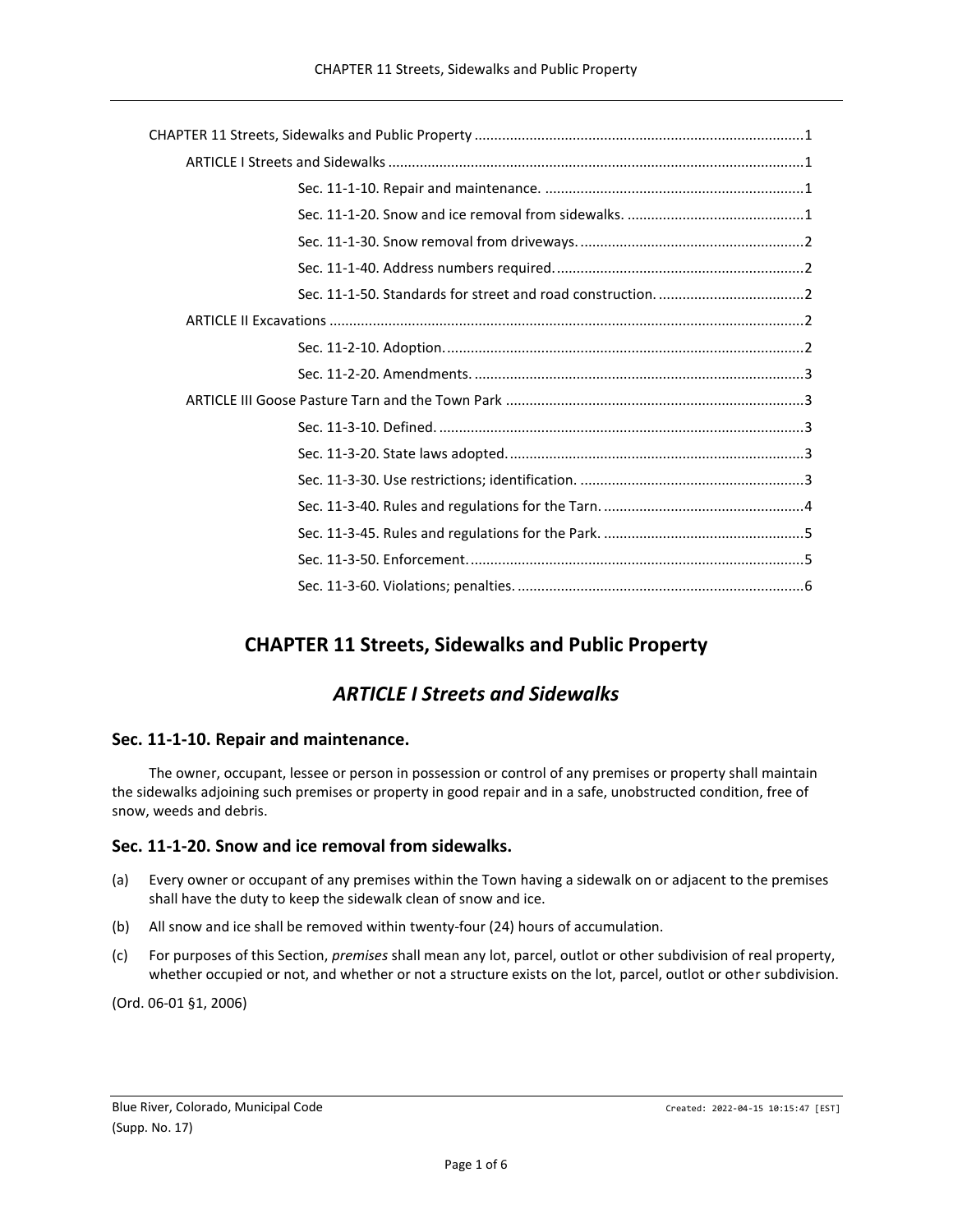## <span id="page-1-0"></span>**Sec. 11-1-30. Snow removal from driveways.**

- (a) It is unlawful for any person in the Town to clear snow from a driveway in such a way that it in any way interferes with the normal use of or plowing of the roads or to cause or permit the same to be done. All snow cleared from a driveway must be retained on the lot containing the driveway or transported to an authorized dumping area.
- (b) Any person who violates this Section shall receive a summons and complaint requiring an appearance in Municipal Court. The fine for each violation shall be as provided in Section 1-4-20 of this Code. In addition to such fine, the Court shall order that any costs incurred by the Town as a result of the violation be reimbursed to the Town as restitution.

(Prior code 4-1-1; Ord. No. 14-04, § 1, 5-20-2014)

## <span id="page-1-1"></span>**Sec. 11-1-40. Address numbers required.**

- (a) All lot owners of improved property are required to post the address of the lot so that the address is clearly visible from the street from which the lot takes access. The numbers used shall be reflective and in a form prescribed by the Town or the Red, White and Blue Fire Protection District and may be attached to the residential structure or placed on a post, tree or other device near the street. Each address shall consist of at least four (4) digits even if the number begins with one (1) or more zeros.
- (b) If any lot owner fails to post the address, the Town may post said address and charge the costs thereof to the lot owner.
- (c) All lot owners shall remove any posted lot numbers contemporaneously with the posting of address numbers required by Subsection (a) above. Failure to comply with this Section shall be a violation of this Code and punishable by a fine not to exceed three hundred dollars (\$300.00) per offense.

(Prior code 4-1-3)

## <span id="page-1-2"></span>**Sec. 11-1-50. Standards for street and road construction.**

Any streets or roads constructed within the Town must meet the following minimum standards:

- (1) Width. Driving surface shall be a minimum of twenty-two (22) feet in width.
- (2) Grade. Maximum grade shall not exceed eight percent (8%).
- (3) Curves. A minimum radius of fifty (50) feet as measured from the centerline of the street to the point of the curve's termination is required.
- (4) Base. A minimum of six (6) inches of road base is required.
- (5) Cul-de-sac. A minimum radius of forty-six (46) feet from the center of the cul-de-sac to any outside edge is required.

# *ARTICLE II Excavations*

## <span id="page-1-4"></span><span id="page-1-3"></span>**Sec. 11-2-10. Adoption.**

The following Code, as hereinafter amended, is hereby adopted by reference:

The Summit County Right-of-Way Permit Requirements, Chapter 5400 of the Summit County Land Use and Development Code ("the Summit County Right-of-Way Permit Regulations") as from time to time amended.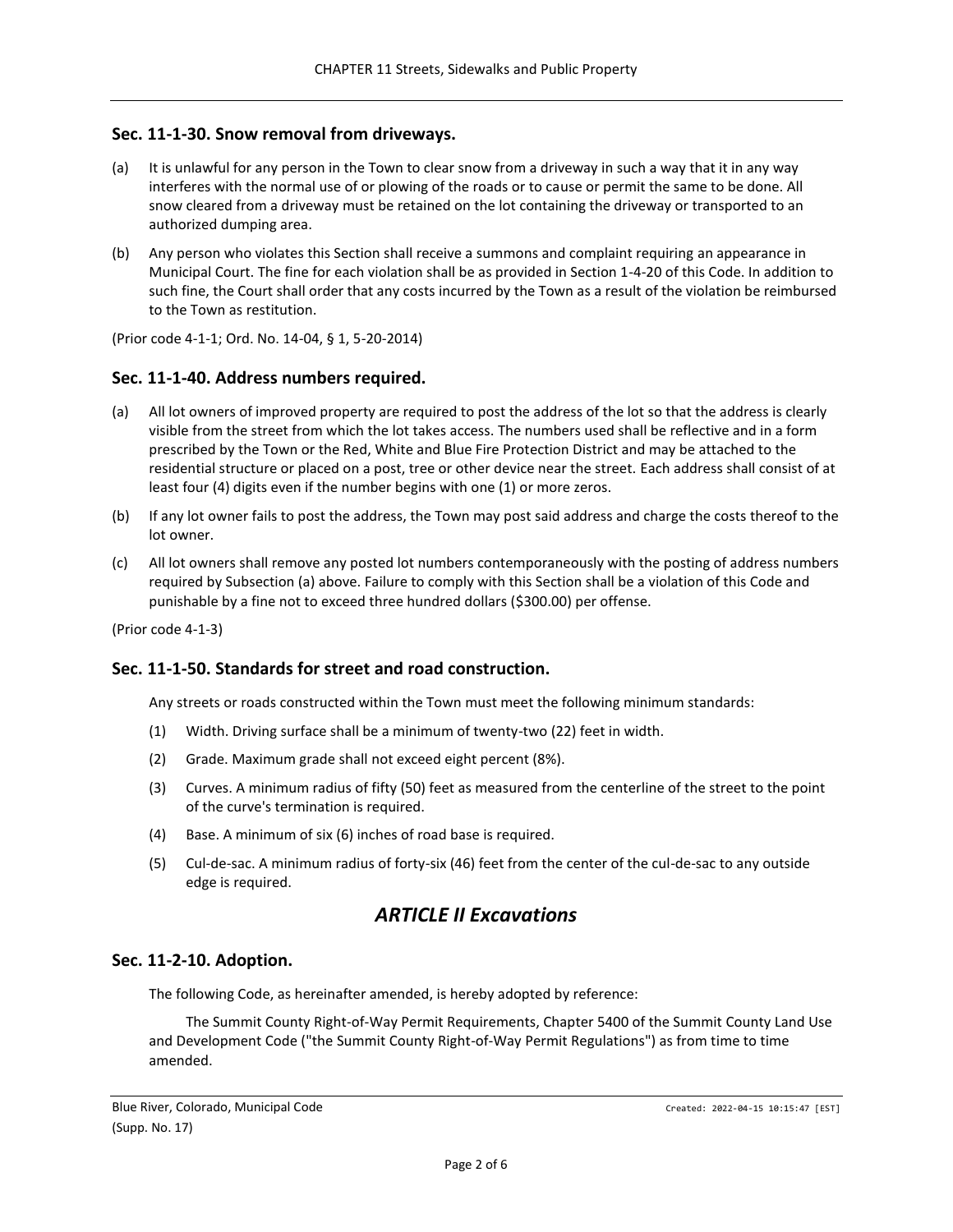## <span id="page-2-0"></span>**Sec. 11-2-20. Amendments.**

The following amendments to the Summit County Right-of-Way Regulations are hereby adopted:

- (1) "Board of County Commissioners" or "BOCC" is changed to "Board of Trustees."
- (2) "Summit County" or "County" is changed to "the Town of Blue River."
- (3) "Road," "roadway," "road right-of-way," "road or recpath," "recreational pathways" or "right-of-way or recpath easement" is changed to "right-of-way, road or access easement."
- (4) "Engineering Department" is changed to "Road and Bridge Department."
- (5) Paragraph B of Section 5402 is deleted.
- (6) The first sentence of Paragraph A, Section 5403.02, is changed to read "Applications for a right-of-way, road or access easement permit shall be submitted at least fourteen (14) days prior to planned commencement of construction."
- <span id="page-2-1"></span>(7) October 31st in Paragraph B, Section 5403.02, is changed to "October 15th." (Ord. 11-04 §1, 2011)

# *ARTICLE III Goose Pasture Tarn and the Town Park*

# <span id="page-2-2"></span>**Sec. 11-3-10. Defined.**

- (a) Goose Pasture Tarn, hereinafter referred to as "the Tarn," located within the Town, is a private lake owned by the Town and available for use only to property owners of the Town. Use of the Tarn shall be limited to such uses and subject to such restrictions as further set forth below.
- (b) The Blue River Town Park (Theobald Park), hereinafter referred to as "the Park," located within the Town, is a park owned by the Town. Use of the Park shall be limited to such uses and subject to such restrictions as further set forth below.

(Prior code 4-3-1; Ord. 11-08 §§1, 2, 2011)

## <span id="page-2-3"></span>**Sec. 11-3-20. State laws adopted.**

All state laws and rules and regulations of the Colorado Department of Fish, Game and Parks shall apply to fishing, boating and sailing on the Tarn, and the same are hereby adopted into this Chapter by reference as they are presently enacted and hereafter amended. For these purposes, a violation of any such state law shall be deemed a violation of this Chapter and subject to enforcement by any person authorized to enforce this Chapter. Any conflict between this Chapter and any state law or regulation shall be resolved in favor of that provision or law which is more restrictive of the conduct to be controlled.

## <span id="page-2-4"></span>**Sec. 11-3-30. Use restrictions; identification.**

- (a) Use by property owners. Use of the Tarn shall be limited to property owners with proper identification, except for duly authorized guests or tenants as further outlined below. Parents and/or children and their respective spouses and/or grandchildren of property owners residing full time on the property shall enjoy the same Tarn recreational rights as owners, excluding guest privileges.
- (b) Use by guests:
	- (1) Guests of owners may use the Tarn only when accompanied by the owner.
	- (2) Owners shall be held responsible for all actions of their guests and for any violations of this Chapter as if such violation had actually been committed by the owner himself or herself.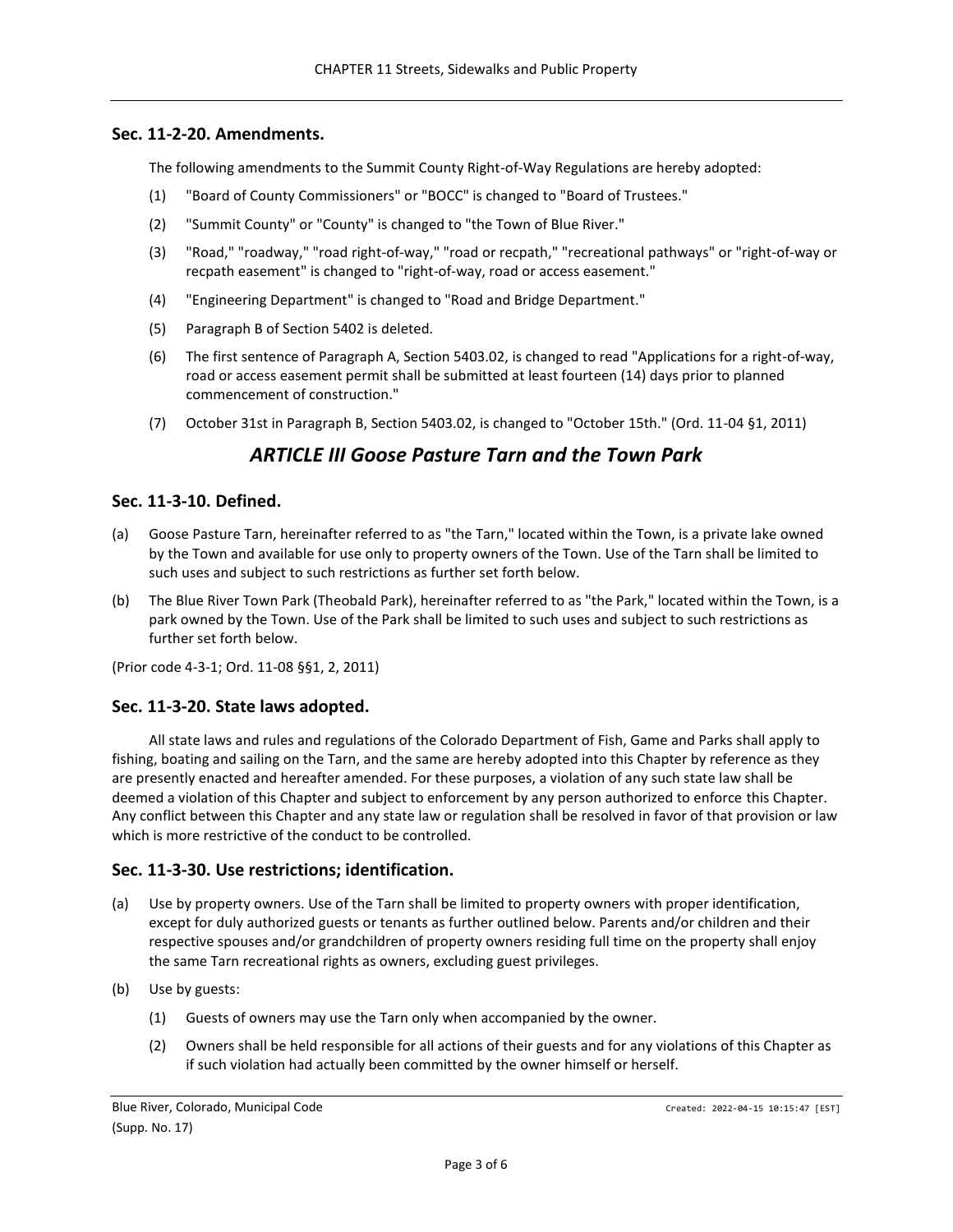## (c) Use by tenants.

- (1) Tenants of owners shall generally have no privileges on the Tarn, except as otherwise provided herein.
- (2) *Tenant* is defined as a party leasing a Town property for a period of sixty (60) consecutive days or longer. A tenant may have recreational rights on the Tarn, provided that the property owner assigns the rights at the time the lease is executed. The Town shall provide appropriate forms for registration of such assignments and will maintain a file of tenants with assigned rights for enforcement purposes.
- (d) Boat use.
	- (1) Boats without identification decals shall not be permitted on the Tarn.
	- (2) To ascertain that boats used on the Tarn belong to property owners, identification decals will be issued only upon receipt of an adequate description of the boat and a statement of its size and power. The boat registration fees charged to bona fide residents of the Town for use of the Tarn are hereby set at twenty dollars (\$20.00) per year.
	- (3) All boats shall be subject to an annual personal safety inspection and shall be approved by the Lake Patrol Officer or Chief of Police before any boat shall receive its decal or be placed upon the Tarn. A fee will be charged for said decal.
	- (4) Boats placed in the Tarn shall be limited in power to the use of an electric motor to be used solely for the purpose of trolling. No internal combustion engines shall be allowed in order to limit boat size, speed of crafts and environmental damage to the Tarn by such engines.
	- (5) Boats shall not be stored overnight at the Tarn.
	- (6) Personal watercraft of all kinds, including sailboards and paddle boards, are permitted on the Tarn, provided that identification decals have been affixed to them. A fee of five dollars (\$5.00) per day, not to exceed twenty dollars (\$20.00) per year, shall be charged.
- (e) Issuance of boat decals. The issuance of boat decals and any other identification required by this Chapter shall be by the Lake Patrol Officer or the Town Clerk, who have been authorized and so designated by the Board of Trustees.

(Prior code 4-3-3; Ord. 07-03 §1, 2007; Ord. 11-05 §1, 2011; Ord. 13-07 §1, 2013; Ord. No. 19-01, §§ 2, 5, 6-18- 2019)

# <span id="page-3-0"></span>**Sec. 11-3-40. Rules and regulations for the Tarn.**

- (a) Spillway area. Fishing or trespassing within forty-five (45) feet of the improved concrete portion of the spillway of the Tarn is absolutely prohibited and unlawful. Violation of this Subsection shall be punishable upon conviction by a fine of up to one thousand dollars (\$1,000.00) for each offense.
- (b) Ice fishing. Ice fishing by owners, guests and tenants shall be permitted on the Tarn as provided in Subsections 11-3-30(a), (b) and (c).
- (c) Snowmobiles, cross-country skiing, etc. Snowmobiles or other snow or all-terrain vehicles and cross-country skiing are strictly forbidden on the Tarn.
- (d) Open fires<sup>1</sup>. Open fires are prohibited at all times and in all areas adjacent to the Tarn.
- (e) Animals. Dogs and all other pets and animals shall not be required to be under control by a tether or leash but shall be under voice control in all areas on and adjacent to the Tarn.
- (f) Hunting prohibited. Hunting of any kind is prohibited on the Tarn and any surrounding lands owned by the Town or the Town of Breckenridge.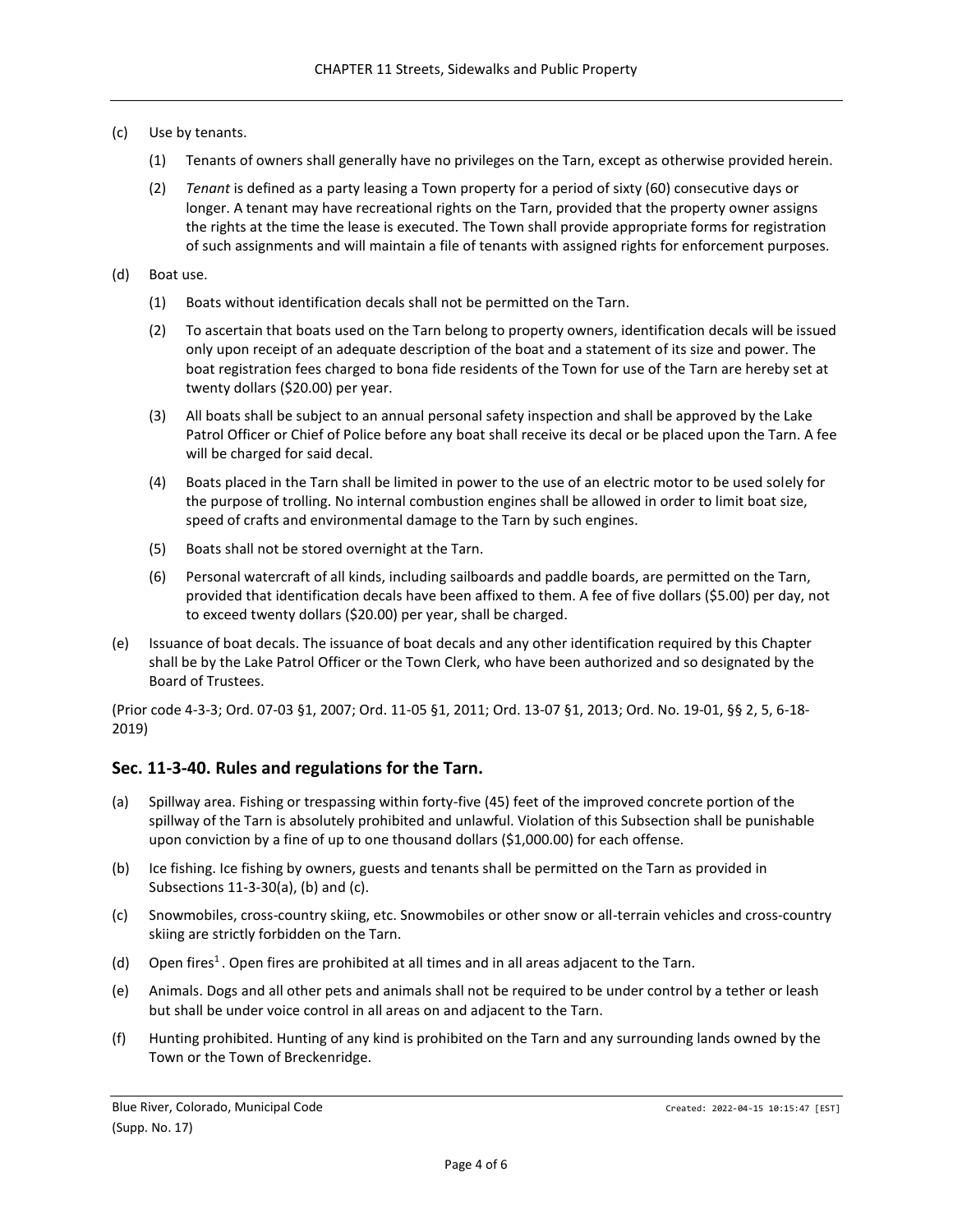- (g) Water recreation. Bathing is prohibited on the Tarn.
- (h) Commercial use. Any use of the Tarn for commercial purposes is prohibited.
- (i) Limit on fish. The daily bag limit is three (3) fish, of which only one (1) may exceed twenty (20) inches in length. The daily possession limit is three (3) fish.
- (j) Limit on hooks. Only single-bait hooks, single-hook flies and single-hook lures may be used for fishing in the Tarn.
- (k) Overnight parking, between one-half (½) hour after sunset and one-half (½) hour before sunrise, is prohibited.
- (l) Glass containers in the Tarn area are prohibited.
- (m) Littering of the Tarn area by the depositing of paper or plastic products, wood, leftover food, clothing, fishing gear, fish, junk or trash of any kind is prohibited, and "pack-it-in and pack-it-out" is required.
- (n) Boat docks. Licensing of the construction of boat docks shall be permitted by a licensing agreement which shall incorporate the Rules and Regulations for Boat Docks established by Resolution No. 13-05, adopted July 16, 2013, as from time to time amended.

(Prior code 4-3-4; Ord. 05-07 §1, 2005; Ord. 05-10 §1; Ord. 11-08 §§3, 4, 2011; Ord. 13-06 §§1, 2, 2013; Ord. 13-07 §2, 2013)

# <span id="page-4-0"></span>**Sec. 11-3-45. Rules and regulations for the Park.**

- (a) Use of the Park between the hours of 8:00 p.m. and 8:00 a.m. is prohibited.
- (b) Parking of motor vehicles at the Park between the hours of 8:00 p.m. and 8:00 a.m. is prohibited.
- (c) Parking of motor vehicles at the Park shall be "head-in parking" only.
- (d) Open fires<sup>1</sup>, including fires in grills, in the Park are prohibited.
- (e) Dogs are prohibited in the Park.
- (f) Glass containers are prohibited in the Park.
- (g) Littering in the Park by the depositing of paper or plastic products, wood, leftover food, clothing, junk or trash of any kind is prohibited, and "pack-it-in and pack-it-out" is required.

(Ord. 11-08 §5, 2011)

## <span id="page-4-1"></span>**Sec. 11-3-50. Enforcement.**

This Chapter shall be enforced by the Chief of Police, the designated and authorized Lake Patrol Officer and any duly commissioned law enforcement officer of the State, which enforcement authority includes the power to do the following:

- (1) At any time, in the sole discretion of the enforcement officers, the Tarn becomes unsafe for the use and activities described herein, the Tarn may be declared "Closed." It shall be a violation of this Chapter for any person to use the Tarn after it has been declared "Closed."
- (2) Request the offending party to cease his or her illegal activity and to remove the offending party from the Tarn area.

<sup>&</sup>lt;sup>1</sup> See Chapter 7, Article VII of this Code.